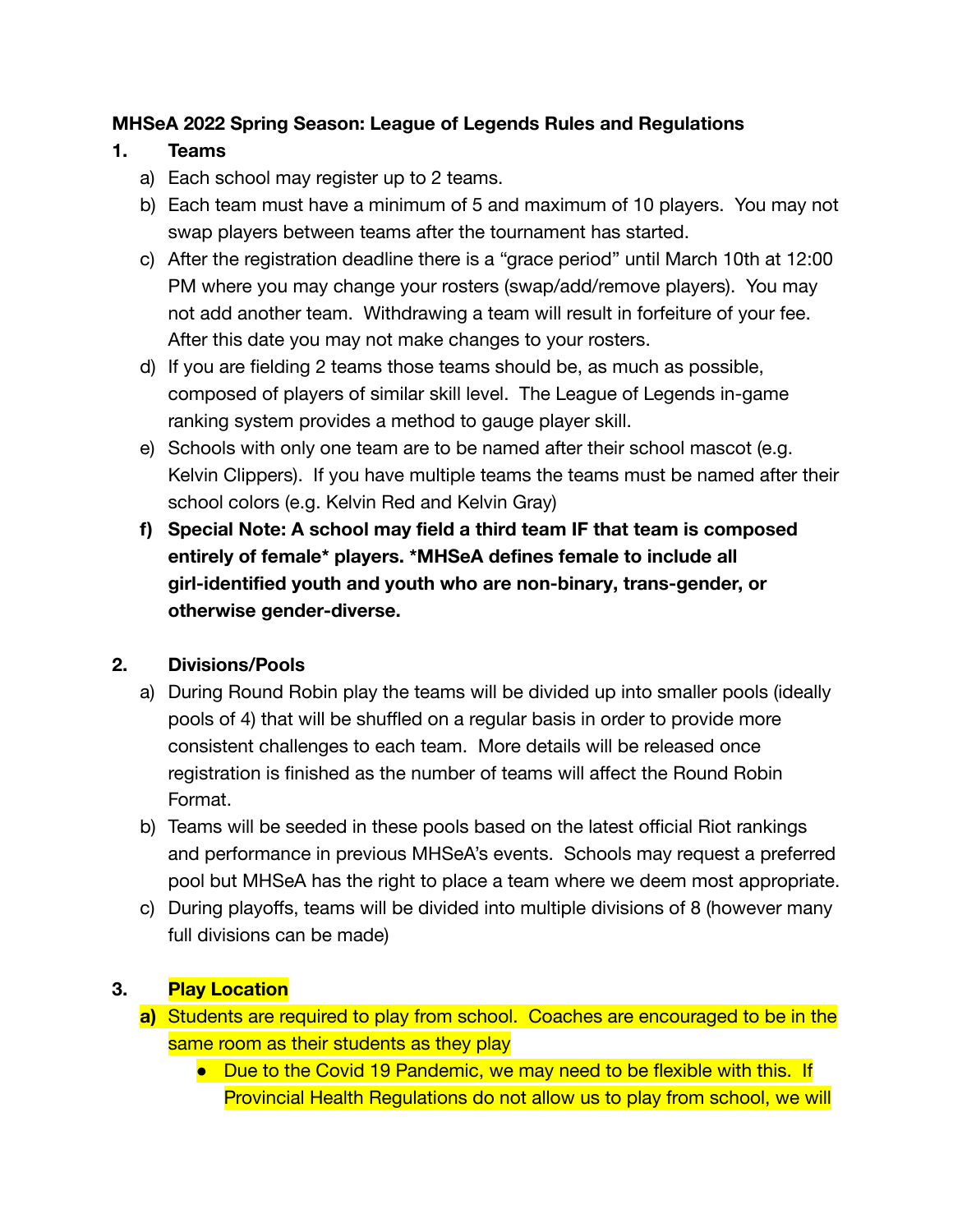continue to play from home. If we do need to play from home, all players will play from home or a division/school approved location in order to follow Provincial Health and Safety guidelines

- If we do need to play from home, we will adjust the start times of matches in order to allow teams travel time to home.
- If your division does not allow students to play from school due to pandemic restrictions, or if your team is required to stay home to self-isolate, please contact the convenor via email in order to arrange playing from home
- b) Players may compete with either school or personal equipment.
- c) If using school equipment and your school has multiple teams, there must be enough computers so all teams can play simultaneously.

### **4. Game Schedule**

- a) The Round Robin games will be played from March 10th to April 15th
- b) Round Robin Games will be scheduled for Thursdays at 430 and 530. It is possible for a team to only have one game each week based on the schedule. Teams may reschedule as per the rules.
- c) Playoffs will occur from April 18th to 30th (schedule to be determined).

## **5. Round Robin Format**

- a) The number of matches in the Round Robin stage will be determined after all registrations have been received. Each team will play a Round Robin against the other teams in their pool. The pools will then be reseeded with the highest ranked team moving up to the next highest pool and the lowest ranked team moving down to the next lowest pool.
- b) Each match in the Round Robin will consist of a single game.

## **6. Playoff Format**

- a) The top 8 teams will move on to playoffs in the top division with initial seeding as follows: 1v8, 2v7, 3v6, and 4v5.
- b) The next 8 teams (9th to 16th) will move on to playoffs in the next division with a similar seeding. This pattern will continue for every multiple of 8 that exists.
- c) Playoffs will follow an 8 team consolation bracket format
- d) All ties will be broken using the official LCS rules on Tiebreakers
	- [https://nexus.leagueoflegends.com/wp-content/uploads/2019/01/2019-L](https://nexus.leagueoflegends.com/wp-content/uploads/2019/01/2019-LCS-Rule-Set-v19.5_ckcwnabxx8cnojli7ggu.pdf) [CS-Rule-Set-v19.5\\_ckcwnabxx8cnojli7ggu.pdf](https://nexus.leagueoflegends.com/wp-content/uploads/2019/01/2019-LCS-Rule-Set-v19.5_ckcwnabxx8cnojli7ggu.pdf)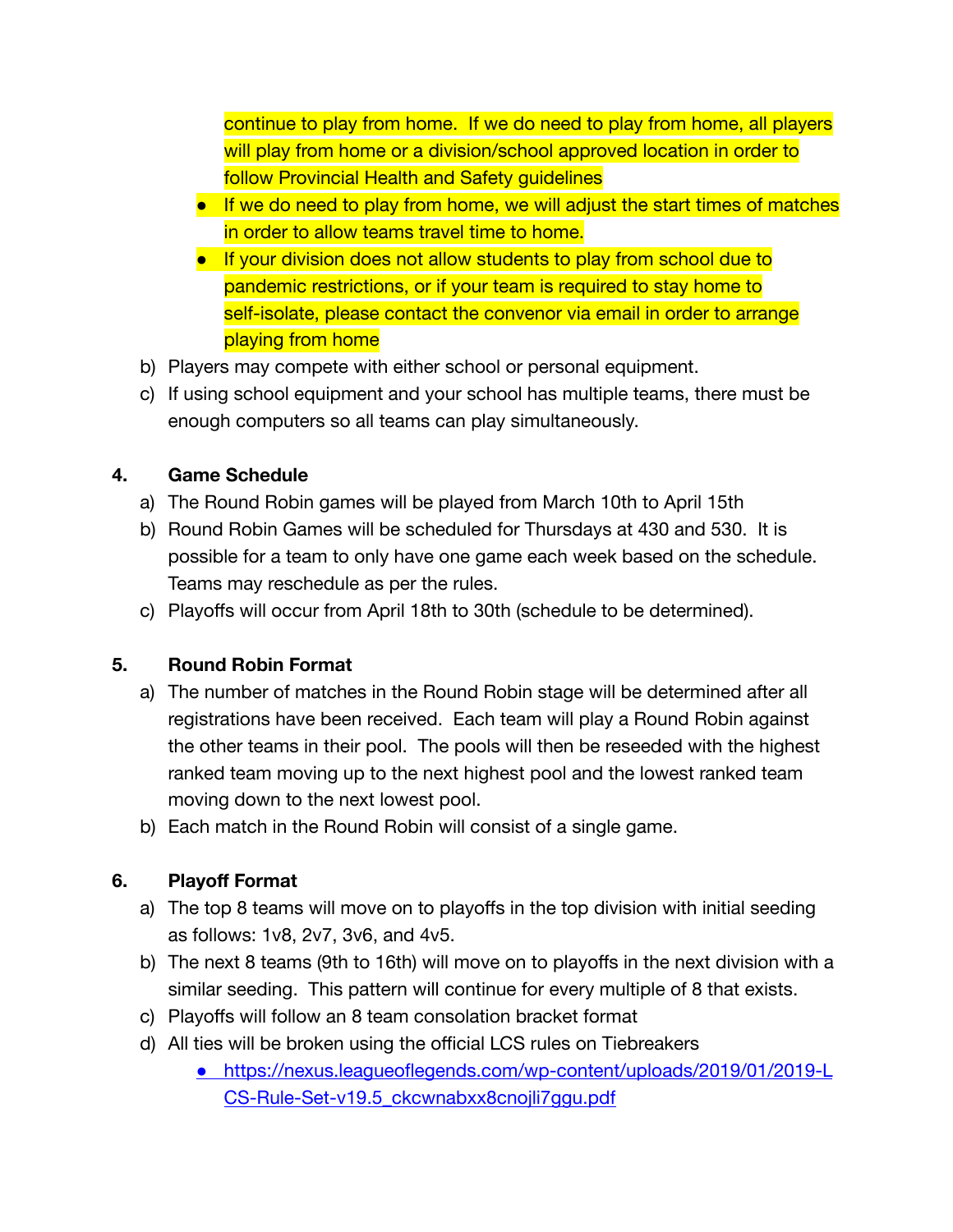- e) Each match in playoffs will be a best of three with the Championship for each division being a best of 5
- f) Playoff format may change based on the number of teams registered

## **7. Individual Player Rules**

- a) Players must be in Grades 9-12, registered and in good standing.
- b) Players may only compete as a high school student during their age appropriate Grade 9-12 school years. Students returning for a fifth or more high school year may not compete.
- e) Players must compete for the school they are currently registered at. Exceptions may be made for students attending satellite schools as part of a special program (e.g. technical/vocational schools). Exceptions must be submitted at time of registration and approved by the Convener
- d) Players must use their "main" account to provide an accurate reflection of skill level.
- e) As required by Riot, players must be Level 30 and own 20 champions (NOT including free rotation champions) in order to participate.
- f) Players may not compete on multiple teams.
- g) Players attempting to play with an account other than the one they registered with will not be able to participate in the game. Exceptions will not be made for an account that has been temporarily/permanently banned.
- h) Player account names will be posted on the tournament website to provide equal opportunity for scouting opposing teams.
- i) Players may not use an account with an offensive/inappropriate account name. MHSeA has the right to revoke a player username if deemed inappropriate. If an account name is revoked the player will be disqualified from the current game and must change their account name before the next game.
- j) Account name changes may not be done after the start of the season, except names deemed inappropriate.

# **8. Game Rules**

- a) There must be a minimum of four players per each individual game. If there are 3 or less players during scheduled time, it will result in match forfeiture.
- b) Use the Battlefy lobby link to play your matches as it automatically collects and reports the results.
	- i. If you are unable to use the Battlefy link, create a custom game with the same settings and email the results **with a screenshot** of the Score Screen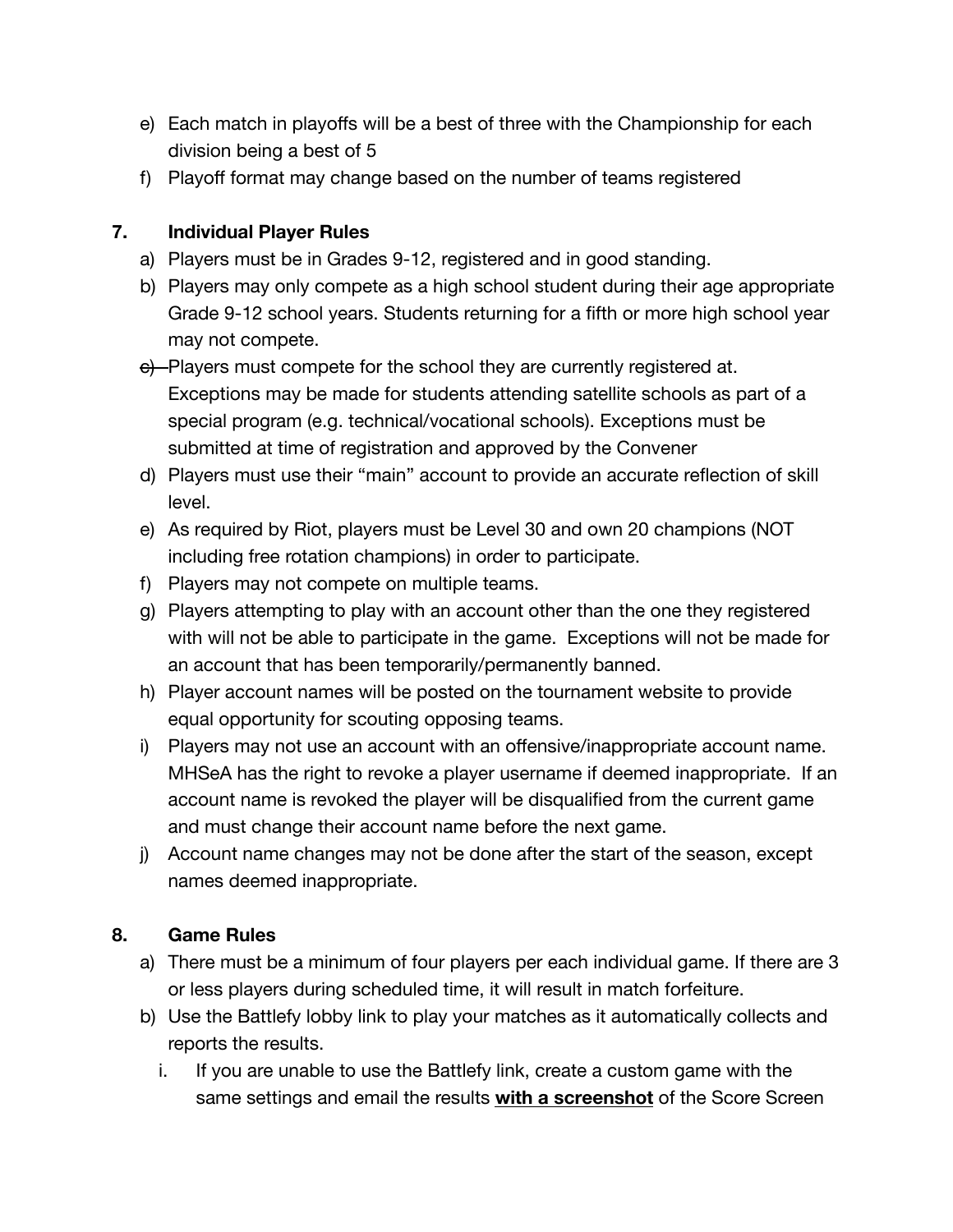upon completion and email to the convener. Failure to collect and send a screenshot may affect seeding in determining the outcome of a tie.

- ii. Advise the league convener prior to creating a custom game.
- c) During Round Robin, a coin flip will decide the Home Team who may choose side/pick order (Battlefy has a built in coinflip in the match screen). When queuing up in the lobby, the team who queues up on the left will have first pick and start on the bottom/blue side of the map.
- d) During Playoffs, side choice/pick order will be determined by lowest seed (or by record for ties) being given choice. For subsequent games the loser of the previous match will choose pick order/side.
- a) During playoff games, players may be substituted in from game to game (i.e you don't need to play the same 5 players for the entire best of 3)
- e) Games are standard Tournament Draft Mode with 5 bans.
- f) Teams are NOT required to queue up in standard LCS order (i.e. Top, Jungle, Middle, Support, Bottom)
- g) Coaching (by coaches or other "benched" players) is only allowed during the pick/ban phase. Once the game has started the coaches/benched players may not take actions that will directly affect game play. This includes (but is not limited to) making callouts ("mid is missing"), giving advice on item purchases, or giving general in game advice.
	- i. We encourage all coaches to follow LCS rules by offering advice to players only during the pick/ban phase.
- h) Points are awarded to a team based on the results of the game
	- i. Win: 2 points, Loss: 0 point, Forfeit: -1 point

#### **9. Rescheduling/Forfeits**

- a) Teams who are not able to play a game must give at least 24 hours notice.
- b) In order to reschedule a match the coach must contact the opposing coach and the MHSeA league convener (James Young). Rescheduling a match should be a coach-to-coach conversation.
- c) Matches must be rescheduled and completed before the Monday of start of the next Round Robin
- d) It is incumbent on the team who requested the rescheduling to take the initiative in order to reschedule matches. Failure to do so may result in forfeiture.
- e) Barring an emergency, if a team fails to contact their opponent by the match start time to reschedule, the match will be forfeit.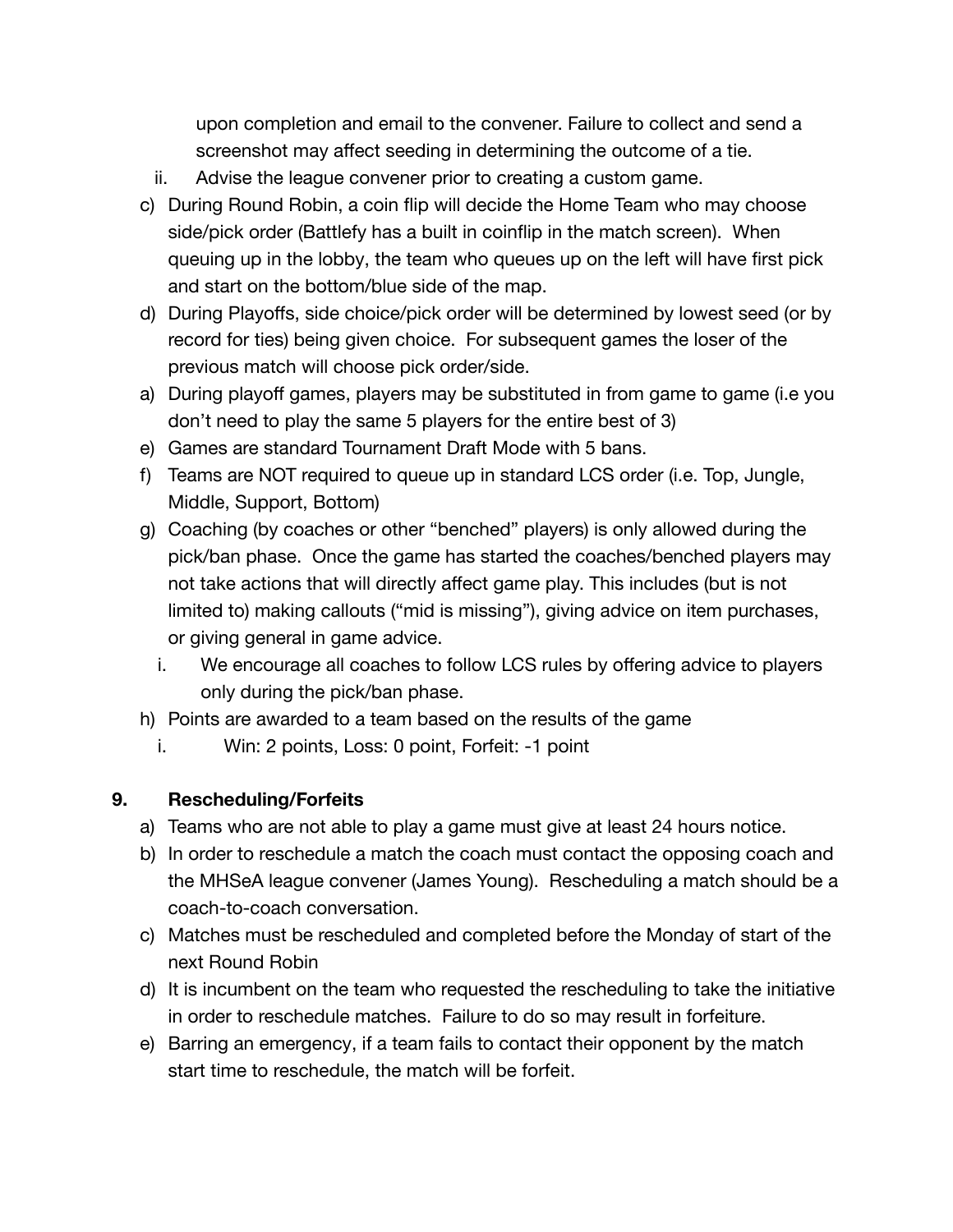- f) If teams do not make a reasonable effort to complete a match before these deadlines it will count as a forfeiture. The MHSeA has final say on what constitutes "reasonable effort".
- g) It is contingent upon the team which needs to reschedule to accommodate the team which did not. If a match cannot be rescheduled within the scheduled dates the team requesting to reschedule will forfeit.
- h) Teams who forfeit matches over 2 separate days will be disqualified from the tournament and forfeit the entry fee.
- i) **Playoff matches cannot be rescheduled** and will result in forfeit if they cannot be played.
- j) Teams must field a minimum of four players. Should a team only be able to field three players or less, it will count as a forfeit.
- k) Barring an emergency; if a team starts a game they must play the game to completion and may not surrender.

### **10. Sportsmanship/Player Behaviour**

- a) MHSeA supports, encourages and expects sportsmanship and fair play. It is by these standards that we expect all teams to conduct themselves.
- b) Coaches are expected to monitor player communication applications (In game chat and/or third-party applications)
	- i. The MHSeA recommends that an in-game captain be the only player who participates in chat (unless in an emergency)
- c) Any actions considered to be unsportsmanlike or inappropriate will result in discipline of the offending party. The MHSeA has final say on what constitutes "unsportsmanlike or inappropriate".
- d) The MHSeA expects all competitors to play to the best of their ability. "Throwing" a match is considered grounds for immediate expulsion from the league.
- e) There will be a "Three Strike System" in place. Any player found to be breaking any of the rules in this document will receive a strike.
	- i. Strike 1: Suspension from the next game
- ii. Strike 2: Suspension from the next two games
- iii. Strike 3: Disqualification from the entire Season
- f) Any player or coach actions considered serious enough to warrant significant discipline will be addressed with the MHSeA Discipline Committee and may warrant immediate suspension or expulsion from the league.
- g) Forward any potential rule violations to the league convener with evidence.